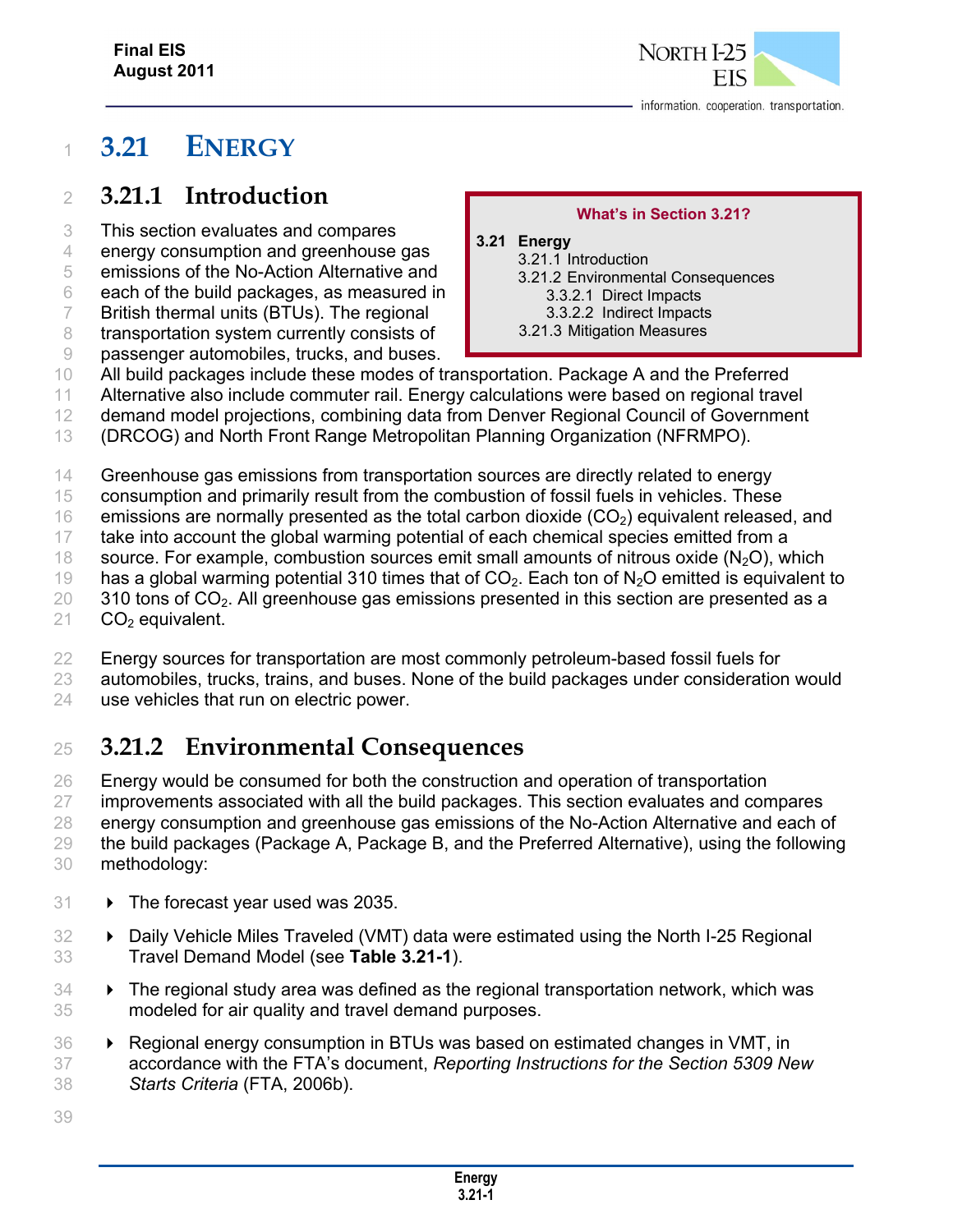

**• Greenhouse gas emissions were calculated from BTU estimates developed from the** 2 energy consumption estimate multiplied by standard tons of  $CO<sub>2</sub>/$  million BTU conversion templates, provided in the FTA's *Reporting Instructions for the Section 5309 New Starts Criteria* (FTA, 2006b).

| Table 3.21-1 | Daily VMT in the North I-25 Study Area |
|--------------|----------------------------------------|
|              |                                        |

| <b>Alternative</b>     | <b>Total Daily VMT</b><br>(Auto, Truck, and Bus) |  |
|------------------------|--------------------------------------------------|--|
| No-Action              | 52,410,000                                       |  |
| Package A*             | 52,763,857                                       |  |
| Package B              | 52,616,000                                       |  |
| Preferred Alternative* | 52,810,857                                       |  |

\*Package A and the Preferred Alternative include annual rail miles traveled in addition to auto, truck and bus miles;

 Package B includes only auto, truck, and bus miles traveled *Source: North I-25 Regional Travel Demand Model.*

6 Daily energy consumption and carbon dioxide production were used to evaluate greenhouse

7 gas emissions in this project. Greenhouse gas emissions were estimated by multiplying the

8 daily energy use (tons of  $CO<sub>2</sub>$  per million BTU) by  $CO<sub>2</sub>$  conversion factors taken from the New

9 Starts Criteria (FTA, 2006b). Passenger miles were assumed to be 96.6 percent automobiles,

10 3.0 percent heavy trucks, and 0.4 percent buses of the total regional annual VMT. For

11 Package A and the Preferred Alternative, rail miles traveled accounted for less than 1 percent 12 of total VMT.

#### 13 **3.21.2.1 DIRECT IMPACTS**

14 **Table 3.21-2** summarizes estimated daily energy consumption as a result of operation of the 15 No-Action Alternative and the three build packages.

16 **Table 3.21-2 Energy Consumption by Alternative (Daily BTUs)** 

| <b>Alternative</b>           | <b>BTUs Consumed</b><br>(millions) | <b>Difference from No-Action</b><br>(millions) | <b>Percent</b><br><b>Difference</b> |
|------------------------------|------------------------------------|------------------------------------------------|-------------------------------------|
| No-Action                    | 358,960                            | N/A                                            | N/A                                 |
| Package A                    | 361,900                            | 2.940                                          | 0.8%                                |
| Package B                    | 360.371                            | 1.411                                          | $0.4\%$                             |
| <b>Preferred Alternative</b> | 362.222                            | 3.262                                          | 0.9%                                |

*Source: FTA, 2006b and North I 25 Regional Travel Demand Model.*

- 17 **Table 3.21-3** summarizes estimated daily  $CO<sub>2</sub>$  production as a result of operation of the
- 18 No-Action Alternative and the three build packages.

19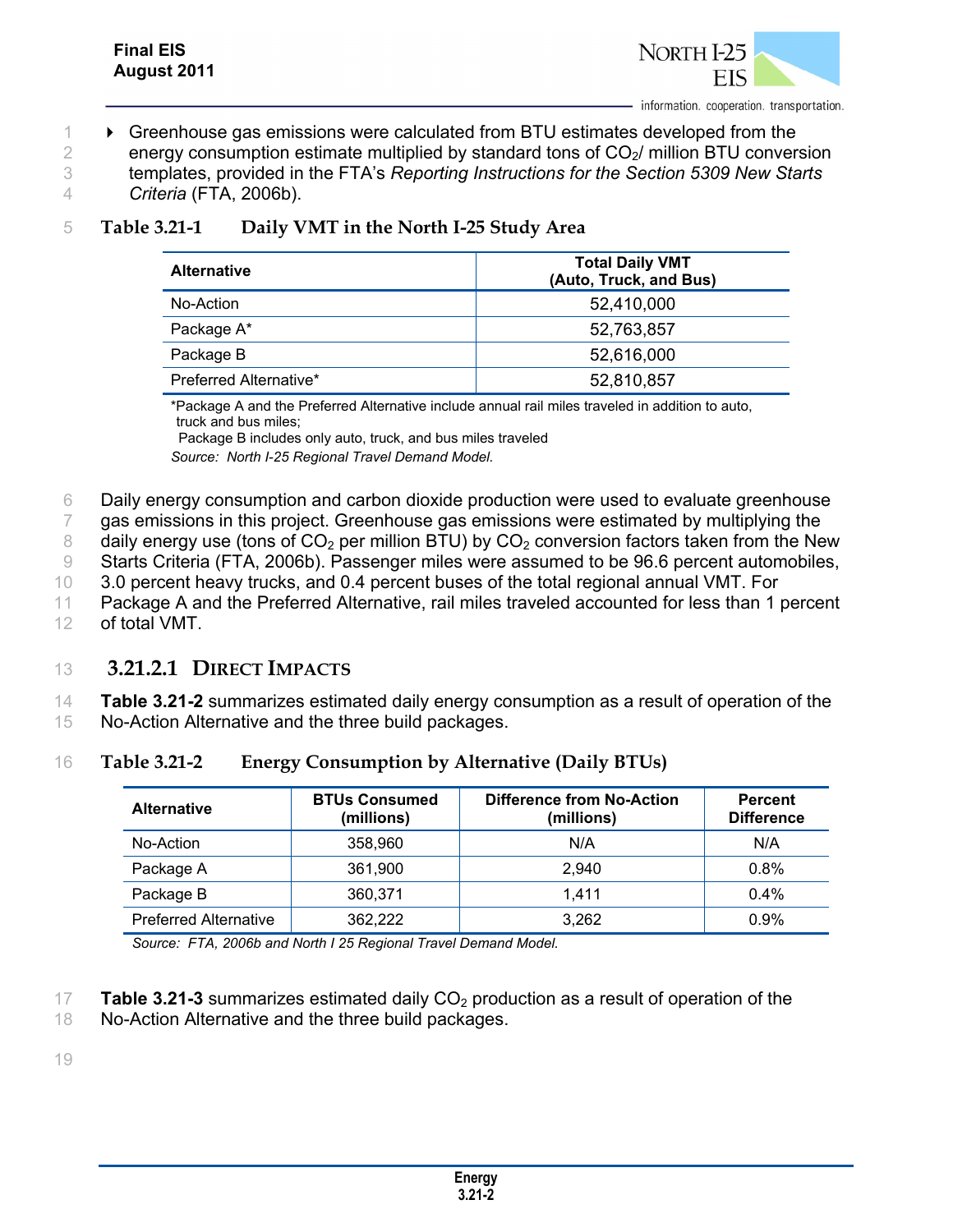

#### 1 **Table 3.21-3 Daily CO2 Production by Alternative**

| <b>Alternative</b>           | CO <sub>2</sub><br><b>Produced (Tons)*</b> | Difference from No-Action<br>(Tons) | <b>Percent</b><br><b>Difference</b> |
|------------------------------|--------------------------------------------|-------------------------------------|-------------------------------------|
| No-Action                    | 27,560                                     | N/A                                 | N/A                                 |
| Package A                    | 27,787                                     | 227                                 | 0.8%                                |
| Package B                    | 27,668                                     | 108                                 | 0.4%                                |
| <b>Preferred Alternative</b> | 27,811                                     | 208                                 | 0.9%                                |

 $*CO<sub>2</sub>$  Produced: All greenhouse gas emissions in the study area are presented as  $CO<sub>2</sub>$  equivalents. *Source: FTA, 2006b.* 

2 The No-Action Alternative would utilize less energy than any of the build alternatives.

3 As shown in **Table 3.21-2**, Package A and Package B would use approximately 0.8 percent

4 and 0.4 percent more energy, respectively, than the No-Action Alternative. The Preferred

5 Alternative would use 0.9 percent more energy. The rationale for the increase in energy usage

6 is that the added capacity provided by the build packages would attract VMT from other areas.

7 This, in turn, would create an increase in daily VMT within the regional study area and a

8 corresponding decrease from surrounding areas as more trips would be diverted.

9 These same trends were found for  $CO<sub>2</sub>$  production. All alternatives would produce more  $CO<sub>2</sub>$ 

10 (greenhouse gas emissions) than the No-Action. As shown in **Table 3.21-3**, Package A and

11 Package B would increase  $CO<sub>2</sub>$  production by approximately 0.8 percent and 0.4 percent,

12 respectively, over the No-Action Alternative; the Preferred Alternative would increase  $CO<sub>2</sub>$ 

13 production by 0.9 percent.

14 Over time (after 2035) it would be expected that the rail components of Package A and the

15 Preferred Alternative would provide more options for lower energy consumption because more

16 trains could easily be added. The tolled express lanes (TEL) in Package B and the Preferred

17 Alternative would eventually fill up (with bus riders and carpoolers) especially in the segments

18 of the corridor with only one TEL in each direction. The transit stations associated with all

19 packages would, over time, serve as a stimulus to transit oriented development. This transit

20 oriented development would potentially reduce energy consumption due to mixed use and

21 higher density development, which would reduce trips.

22 In addition to energy consumed during operation, energy would be consumed for construction

23 of Package A, Package B, or the Preferred Alternative. This is described in **Section 3.23**

24 *Construction Impacts*.

#### 25 **3.21.2.2 INDIRECT IMPACTS**

 Based on projected growth rates developed by the Denver Regional Council of Governments 27 and the North Front Range Metropolitan Planning Organization, population in the study area is anticipated to increase by 68 percent between 2005 and 2035 under the No-Action Alternative 29 and build packages. This increase would result in substantial additional demands for energy for construction of new homes, in gasoline for automobiles, and in natural gas and electricity for utilities. It is anticipated that the additional energy demand would be directly proportionate

32 to the increase in population as land development occurs.